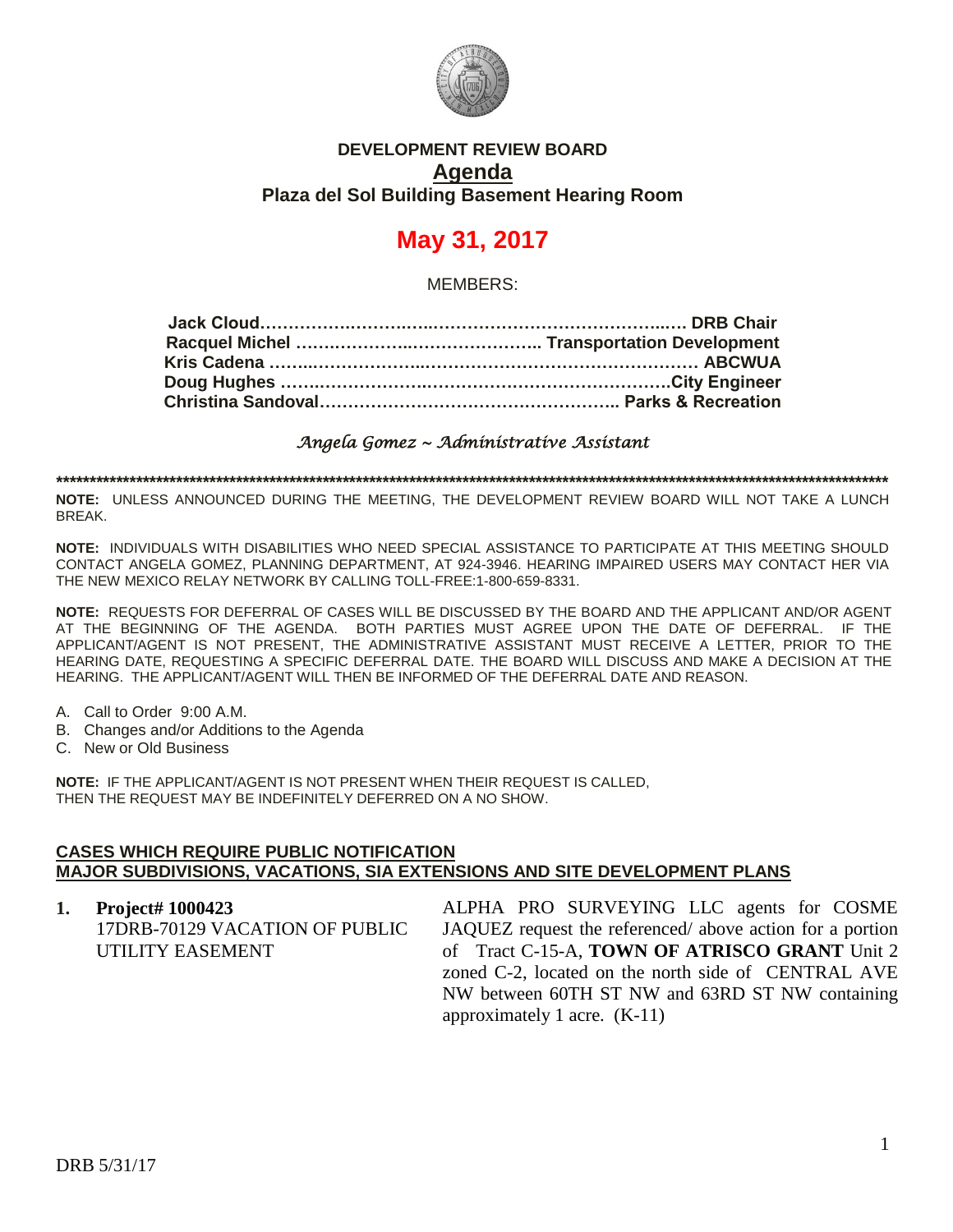- **2. Project# 1004989** 17DRB-70130 VACATION OF PUBLIC WATERLINE EASEMENT
- **3. Project# 1007502** 17DRB-70131 VACATION OF PUBLIC WATERLINE EASEMENT
- **4. Project# 1000762** 17DRB-70099 SITE DEVELOPMENT PLAN FOR BUILDING PERMIT
- **5. Project# 1010675** 17DRB-70063 EASEMENT VACATIONS 17DRB-70064 PRELIM/ FINAL PLAT 17DRB-70069 SITE DEVELOPMENT PLAN FOR SUBDIVISION

17DRB-70070 SITE DEVELOPMENT PLAN FOR BUILDING PERMIT

BOHANNAN HUSTON INC agents for MESA VERDE DEVELOPMENT CO. request the referenced/ above action for a portion of Tract A-1, **WILDERNESS CANON AT HIGH DESERT** zoned SU-2/HD R-R, located on the south side of HIGH DESERT PL NE east of TRAMWAY BLVD NE containing approximately 4 acres. (F-23)

PRECISION SURVEYS INC agents for HOME DEPOT USA request the referenced/ above action for a portion of Lot M-1-B, **SEVEN BAR RANCH** zoned SU-1/ C-2, located on the northwest corner of 7 BAR LOOP NW and COTTONWOOD DR NW containing approximately 11 acres. (B-13, B-14)

MULLEN HELLER ARCHITECTURE agents for THR PROPERTIES request the referenced/ above action for Lot 10-A-1, Block D, **ALBUQUERQUE WEST SUBDIVISION** zoned SU-1/ PDA, located on the southwest corner of NUNZIO AVE NW and EAGLE RANCH RD NW containing approximately 1 acre. (C-12) *[deferred from 5/3/17, 5/24/17]*

SURV-TEK INC and MODULUS ARCHITECTS INC agents for PALOMAS EQUITIES LLC request the referenced/ above actions for Lots 5-A and 28-32, Block 11, **NORTH ALBUQUERQUE ACRES Tract A, Unit A,** zoned C-1/ or SU-2/RC, located on the southeast corner of PASEO DEL NORTE NE and SAN PEDRO DR NE containing approximately 6.7 acres. (D-18) *[Deferred from 3/29/17, 4/19/17, 5/3/17, 5/10/17, 5/24/17]*

## **MINOR PLATS, FINAL (MAJOR) PLATS, AMENDED PLATS AND PLANS**

- **6. Project# 1011068** 17DRB-70148 SUBDIVISION DESIGN VARIANCE/ DPM MIN STDS 16DRB-70406 MINOR - PRELIMINARY/ FINAL PLAT APPROVAL
- **7. Project# 1011006** 17DRB-70146 MINOR - PRELIMINARY/ FINAL PLAT APPROVAL

QUEST NETWORK LLC agents for JAMIE TRUJILLO request the referenced/ above action for a portion of Lot 1, **LOS TOMASES ADDITION** zoned R-1, located on the west side of  $8<sup>th</sup>$  ST NW between PHOENIX AVE NW and CORDOVA PL NW. (H-14)*[deferred on 11/16/16, 5/24/17]*

JOE GRADY request(s) the above action(s) for all or a portion of Lot(s) LOT 1-P1 RIO DEL NORTE - TR 107A7B2, **TR 1 LANDS OF GRADY LOT 1-A-P1 OF RIO DEL NORTE** zoned RA-2, located on GRIEGOS BETWEEN RIO GRANDE AND PEDRONCELLI NW containing approximately .4809 acre(s). (F-13)